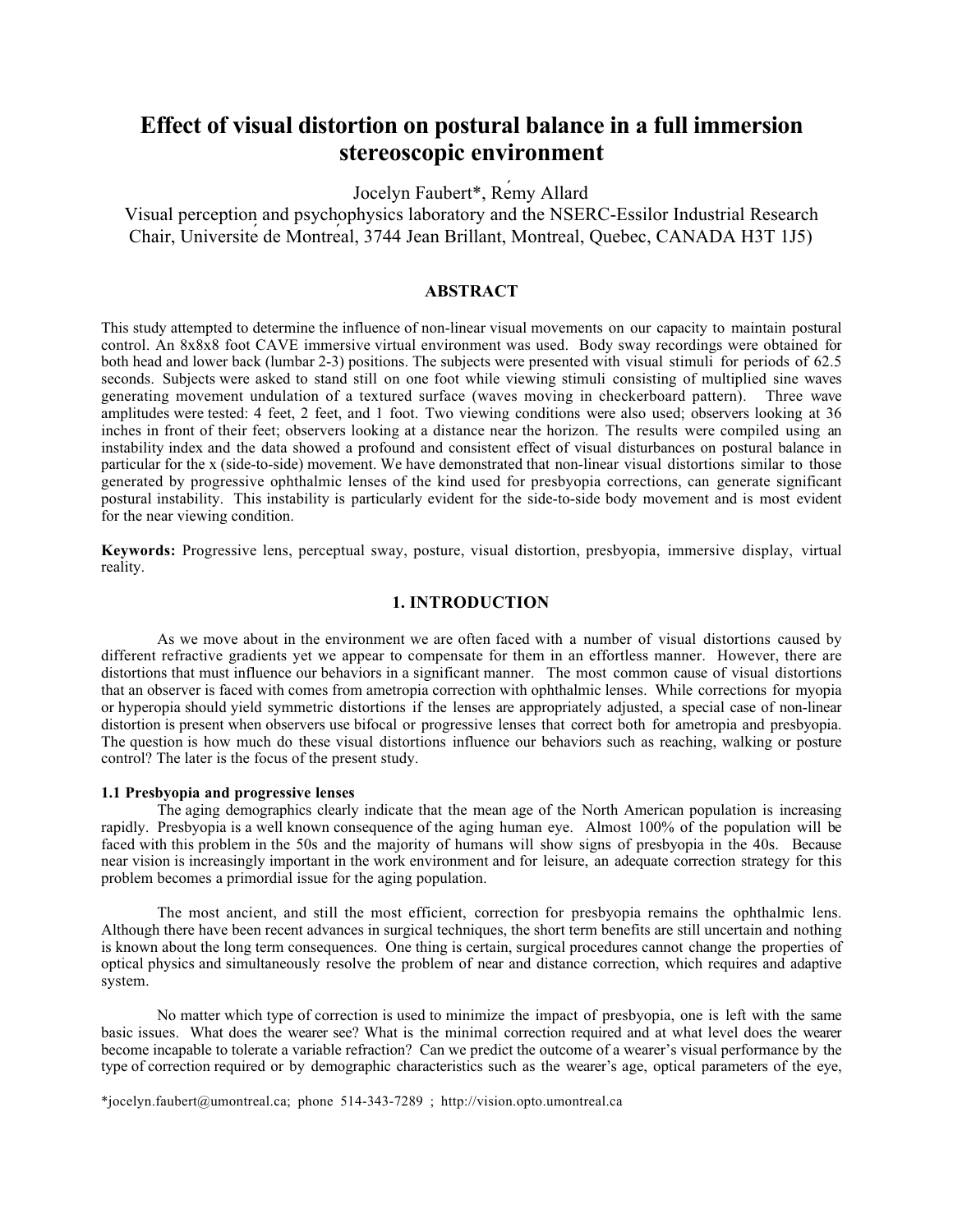and experience with lens wear? How much adaptation does or does not take place? Does age interact with adaptation? What are the situations that potentially place the wearer at risk of injury or inconveniences?

# **1.2. Basic principles of geometrical optical distortion**

Before elaborating on the experimental procedures that are planed for the study we will first introduce some basic principles of optical distortions as it relates to a progressive additional lens.

To illustrate this point we can start with simple examples of optical distortions produced by positive (hyperopic correction) or negative (myopic correction) lenses. The model chosen to make this point is based on the Le Grand-Fry approach<sup>1,2,3</sup>. These optical models have the advantage of establishing possible distortions produced by ophthalmic lenses from a wearer's perspective<sup>4</sup>.

Figure 1 demonstrates the classic barrel and pincushion distortions produced by negative and positive power lenses that correct for myopia and hyperopia respectively. For a more thorough discussion on how such distortion grids are generated from a ray-tracing model see Faubert<sup>5</sup>. The light grey grid shown in the background represents the standard visual pattern prior to viewing through lenses and the dark grid represents the model results after tracing the rays through the ophthalmic correction lens. In this case the line of sight (fixation point) is positioned in the center of the reference grid. Figure 2 demonstrates the effect of a typical progressive lens design on an image. Because the progressive change in refractive power is in the lower visual field (below fixation point) the line of sight is positioned at the top of the grid to illustrate such effects. Figure 3 demonstrates further what happens to an image when fixation is maintained but the head is moved left or right. The resulting image is a non-bilaterally symmetric image in reference to the vertical midline. The potential complications arising from the use of a progressive lens comes from the interaction of two factors that vary simultaneously. As the image moves away from the central axis of the lens, there is both a magnification effect resulting from the increased power gradient of the progressive lens and, as a consequence, there is also an increase in distortion of the perceived image. If the head is in motion while the eyes remained fixated on the same point, one can perceive strong changes in the spatial-temporal components of the image. In other words, the motion parallax and optic flow components of a scene that is perceived under natural circumstances is dramatically changed by the refractive optics. Observers report sway sensations when moving their heads and fixating a single point, or when the eyes move behind the lens while the head is maintained in one position. The perception of sway has been identified as the single most important factor that may cause difficulties in adaptation when wearing presbyopic correction lenses<sup>6</sup>. The specific question of the present study is to determine whether visual sway can influence our capacity to maintain postural balance.



*Figure 1*. The left image reproduces the non-distorted grid (light gray) superimposed by a front view projection of the distorted image from a minus spherical lens (black lines) and the right image shows the same standard grid superimposed with a model projection from a positive spherical lens. The black dot in the center of the image shows the fixation point. Adapted from Faubert<sup>5</sup>.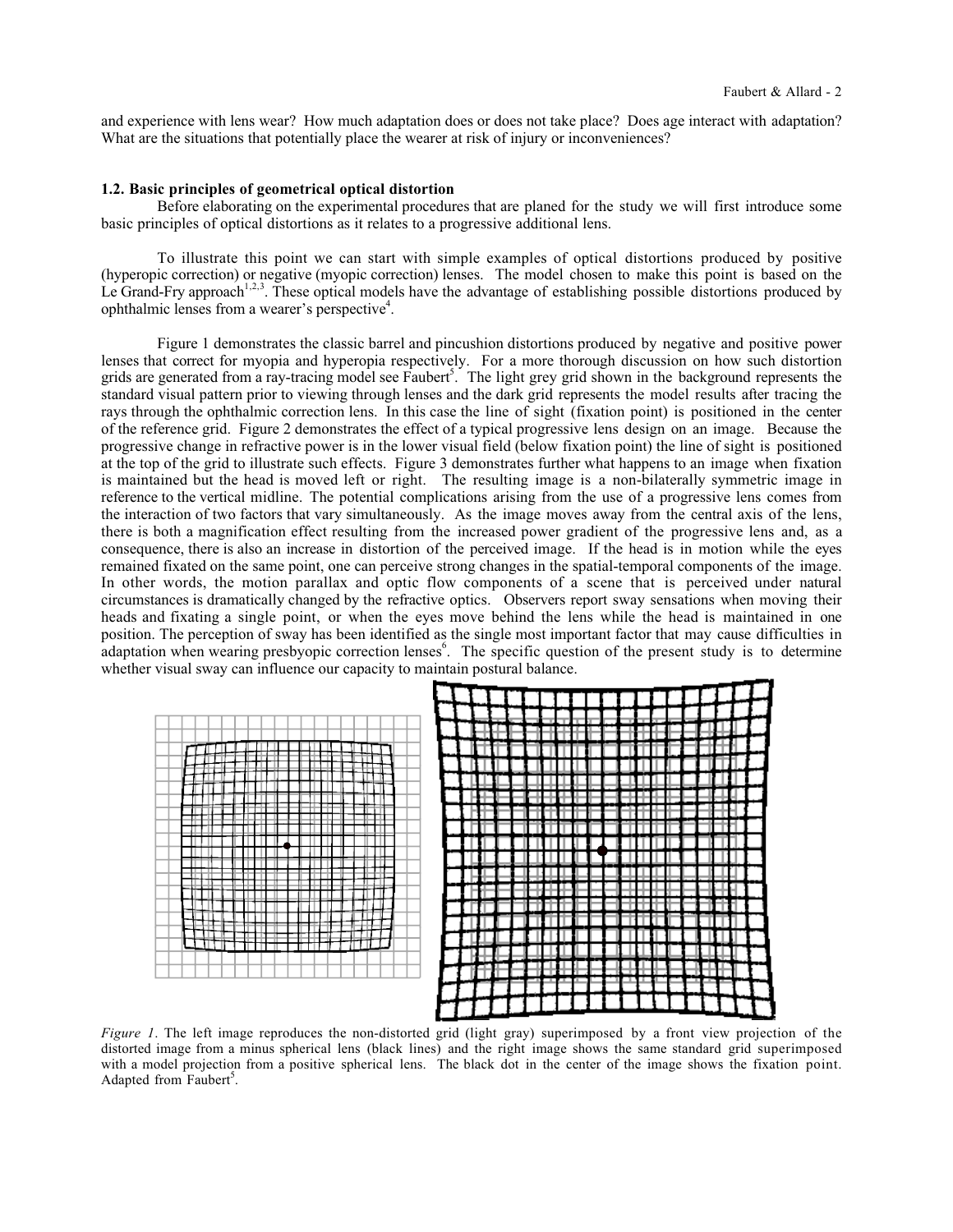

*Figure 2*. Standard grid superimposed with a model projection calculated for a typical progression addition lens. The black dot at the top of the image grid shows the fixation point and the reference axis of the lens. Notice that the distortion from a viewer's perspective induced by the progressive correction is in the lower visual field area and is non-uniform as a function of eccentricity. Adapted from Faubert<sup>5</sup>.

# **1.3 Influence of visual perception on postural balance**

Postural control is influenced by visual information. Studies have shown that even a simple visual defocus will increase instability if input from other sensory modalities were disrupted<sup>7</sup>. Some studies explicitly examined the effect of sway on postural balance. For example, Kay and Warren<sup>8</sup> studied observers for posture and gait coupling changes as a function of optic flow where sinusoidal oscillations were introduced. Although studies such as these give us some notions as to what visual information may produce postural imbalance and the coupling of posture and gait, we cannot directly extrapolate to our specific interest of induced lens distortions on posture. The reason is that the sway induced in their patterns (lateral oscillations of the visual display) does not mimic the sway observed through progressive lenses such as presented above. In our case we want to introduce simultaneous lateral displacement and image magnification, which generates changes in perceived depth of the images on the floor for instance.

# **1.4 Present study**

In our study we used new stimuli that more closely mimics possible distortions from progressive additional lenses. The stimuli consisted of multiplied sine wave functions that generate both lateral movements and depth information. By manipulation the phase of the functions in regards to the standing position of the observer, we were able to simulate visual distortions that would be generated by different viewing conditions through progressive lenses. We manipulated the amplitude of the sine waves, which is analogous to changing the amplitude of head-eye movements through lenses while maintaining the base drift frequency of the sinusoids constant. Our hypothesis was that postural instability would increase as a function of the wave amplitudes (changes in perceived depth of the waves). This would imply that non-linear distortions could generate postural instability under certain conditions. Alternatively, if wave amplitude did not generate greater instability, we would have to conclude that non-linear distortions from progressive lenses did not produce postural instability in our conditions.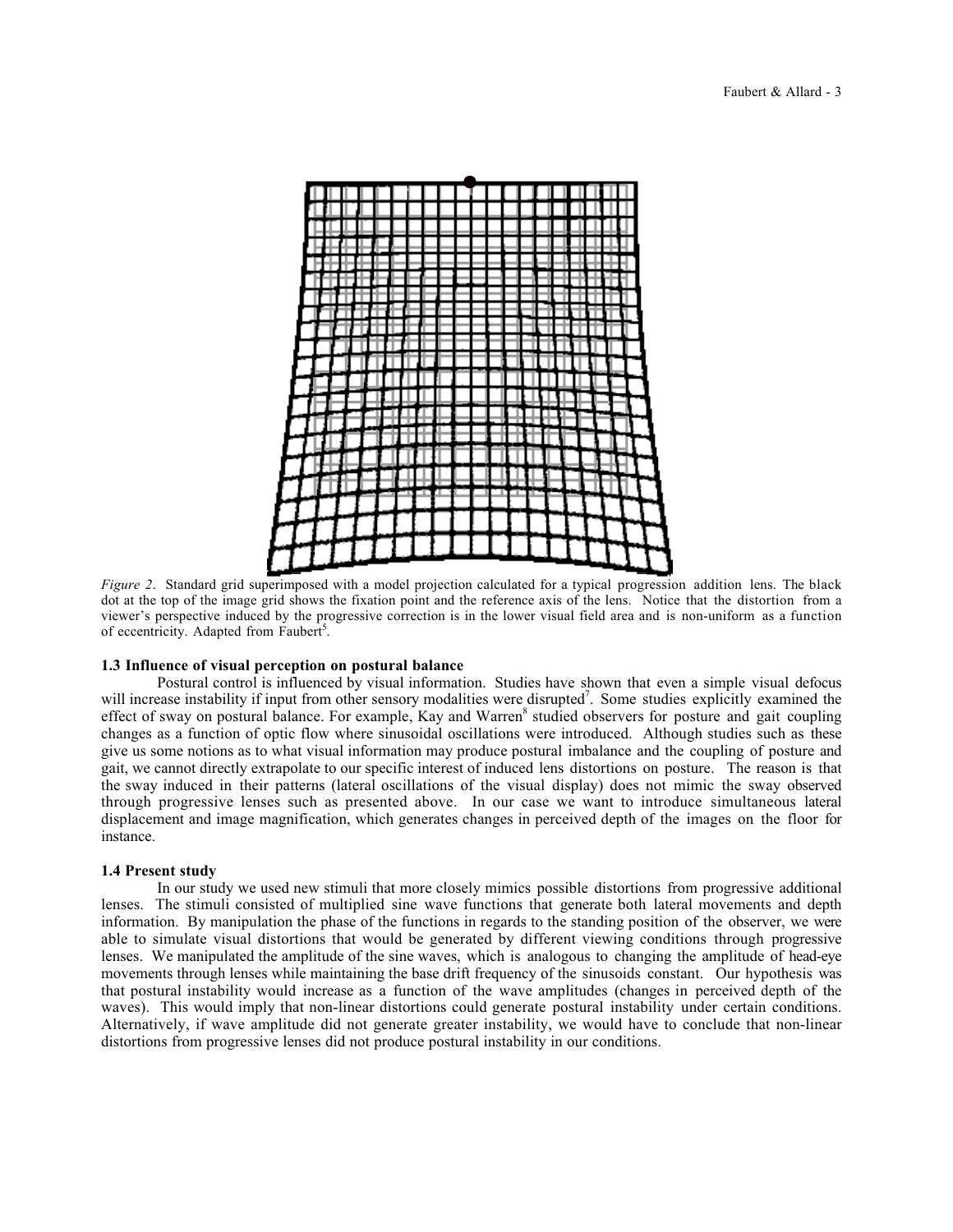# **2. METHODS**

## **2.1 Subjects**

Five emmetrope subjects with 20/20 (6/6) vision were tested for the different experimental conditions.

## **2.2 Apparatus**

An 8x8x8 feet CAVE environment (Fakespace) was used which included three walls and a floor<sup>9</sup>. The resolution of each surface image was 1280x1024 pixels generated by Marquee Ultra 8500 projectors. The CAVE was under the computer control of an SGI ONYX 3200 (two Infinite Reality 2 graphics cards). The CAVE was equipped with a magnetic motion tracker system (Flock-of-Birds).

## **2.3 Stimuli**

The texture of the virtual floor was composed of a black and white checkerboard pattern with each square being 1x1 foot in size. The virtual display size was 100x100 feet and the subject was positioned at the horizontal midpoint and 5 feet from the beginning of the display (see Figure 3).



*Figure 2*. Top left figure demonstrates the extent of the virtual world and how the CAVE and the observer were positioned relative to it. The subject was positioned in the center of the CAVE. The virtual world (checkerboard pattern) started 5 feet behind the observer. Top right image illustrates a segment of the virtual world in 3D as seen by the observer when the amplitude condition was greater than 0. The right image in the center demonstrates the near fixation point of the observer relative to standing position. The bottom figure shows a 2D profile of the waveform. The different phase positions of the waves are shown where 0 position corresponds to the nodal point and pi/2 is the peak and trough of the wave. The impression for the observer under this condition is of a roller coaster ride while true sway is induced at the 0 phase condition.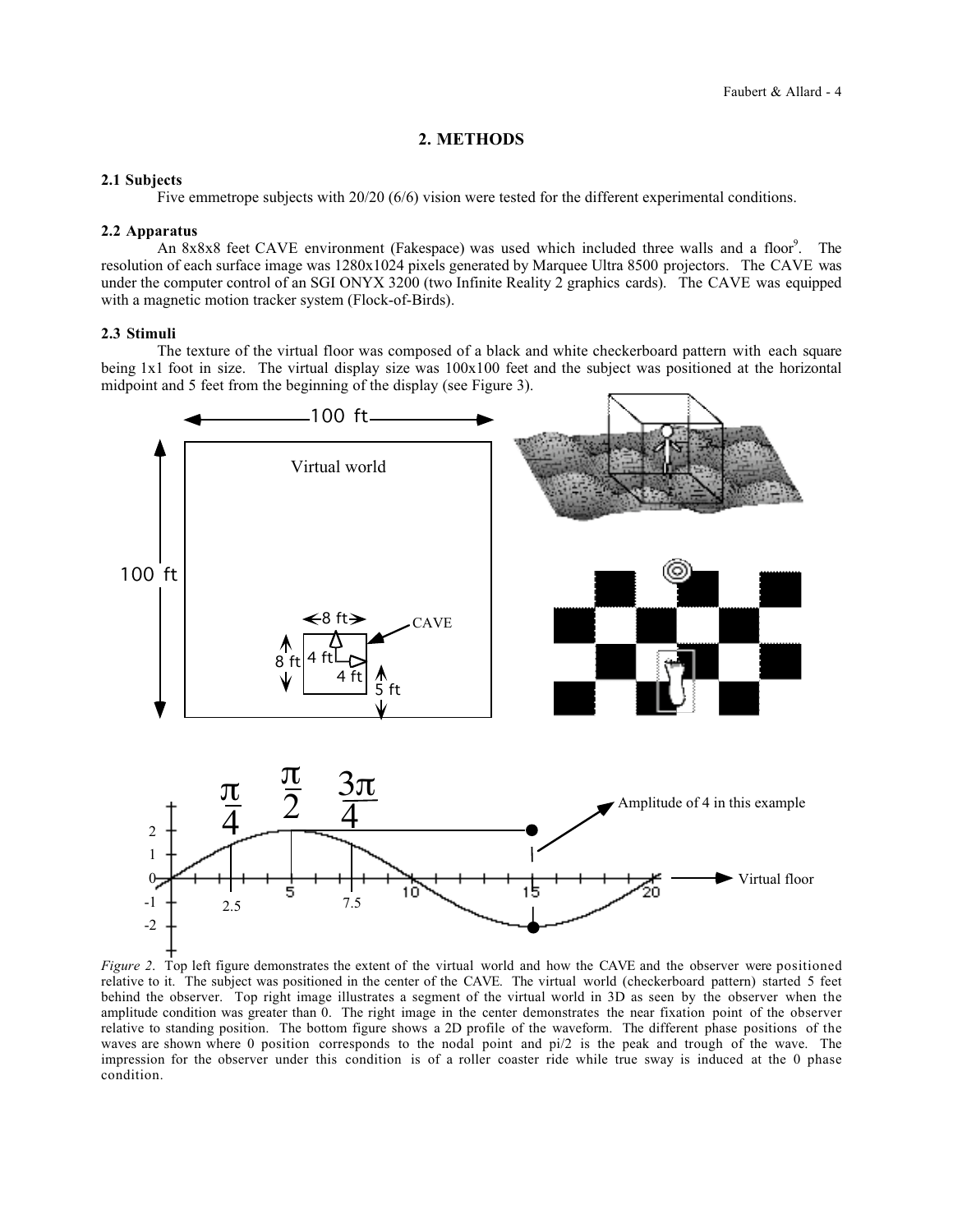The motion stimuli distortions were obtained from multiplied sine waves formally defined by:

$$
z = \frac{Amp}{2}\sin\left(2\pi F_{xx}x + P_{x}\right)\sin\left(2\pi F_{yy}\left(y + t\overline{F}_{ty}\right)\right)
$$

where:

 $Amp = 0, 1, 2, 4$  feet,  $F_{sx} = .05$  cycles/foot,  $F_{sx} = .05$  cycles/foot,  $P_{x} = 0, \pi/4, \pi/2, 3\pi/4, F_{sx} = -8$  $f$ eet/sec,  $t =$ time in seconds.

As a consequence the x and y spatial frequencies of the modulated distortions were 0.05 cycles / foot and the drift frequency was 2.5 seconds per cycle or 0.4 Hz on the y-axis (waves moved towards the observer). Four different wave amplitudes were generated (0, 1, 2 and 4 feet) as measured from the minimum and maximum distance relative to the virtual floor (see Figure 3). The 0 amplitude condition (control) produces no movement (static checkerboard). Different stimuli for each of four phase conditions relative to the observer were also generated: 0 (nodal point of the multiplied sinusoids),  $\pi/4$ ,  $\pi/2$ ,  $3\pi/4$  (see Figure 3).

#### **2.4 Motion Capture**

Body posture was registered with motion sensors at the head (stereogoggles) and lower back (lumbar 2,3) positions. Sampling frequency was 60 Hz. Given that each test drive was 62,5 seconds and the first 2.5 seconds were not used, we registered a total of 3601 positions (3600 plus final position) for each run. This translates to 150 body position measurements per wave cycle. Prior to the experiment, a precise calibration of the motion sensor system was performed by displacing the sensors every foot in x, y, and z coordinates and registering the recorded position. A calibration function was implemented to correct for any mismatch between real sensor position and recorded position.

#### **2.5 Procedure**

In addition to the four amplitude and four phase stimuli conditions, we had two fixation conditions (see Figure 3). In one condition the observer had to fixate at three feet in front of the vertical midpoint of the body (i.e. three squares ahead) and in another condition the observer had to fixate at the horizon. In both cases fixation was always straight ahead (on the y-axis). The observers were asked to stand on one leg with their shoes off. Each leg was tested for all parameter conditions. In total, therefore, observers underwent 64 different conditions (4 amplitudes by 4 phases by 2 viewing conditions by 2 standing positions). In a given testing run, subjects positioned themselves at the center of the CAVE with their shoes off. The flat checkerboard pattern was already present and the subject was asked to fixate with their head positioned straight ahead either at the beginning of the third square (near fixation condition) or at the horizon (far fixation condition). Then the subject was asked to stand on one foot and then the testing run started. Testing conditions were ordered in a speudorandom sequence for each observer.

#### **2.6 Data reduction**

#### *2.6.1 Instability Index (II)*:

The data were analyzed in different ways. Our first measure of interest corresponds to an instability index (*II*), which was calculated by the following formula:

$$
II = \sqrt{\sum_{i=1}^{3600} s_i^2}
$$

 $s_i = (p_i - p_{i-1})$  x 60 Hz, where  $s_i$  stands for the speed of displacement estimate in feet per second at the i<sup>th</sup> recording where  $i = 1, 2, \ldots, 3600$ .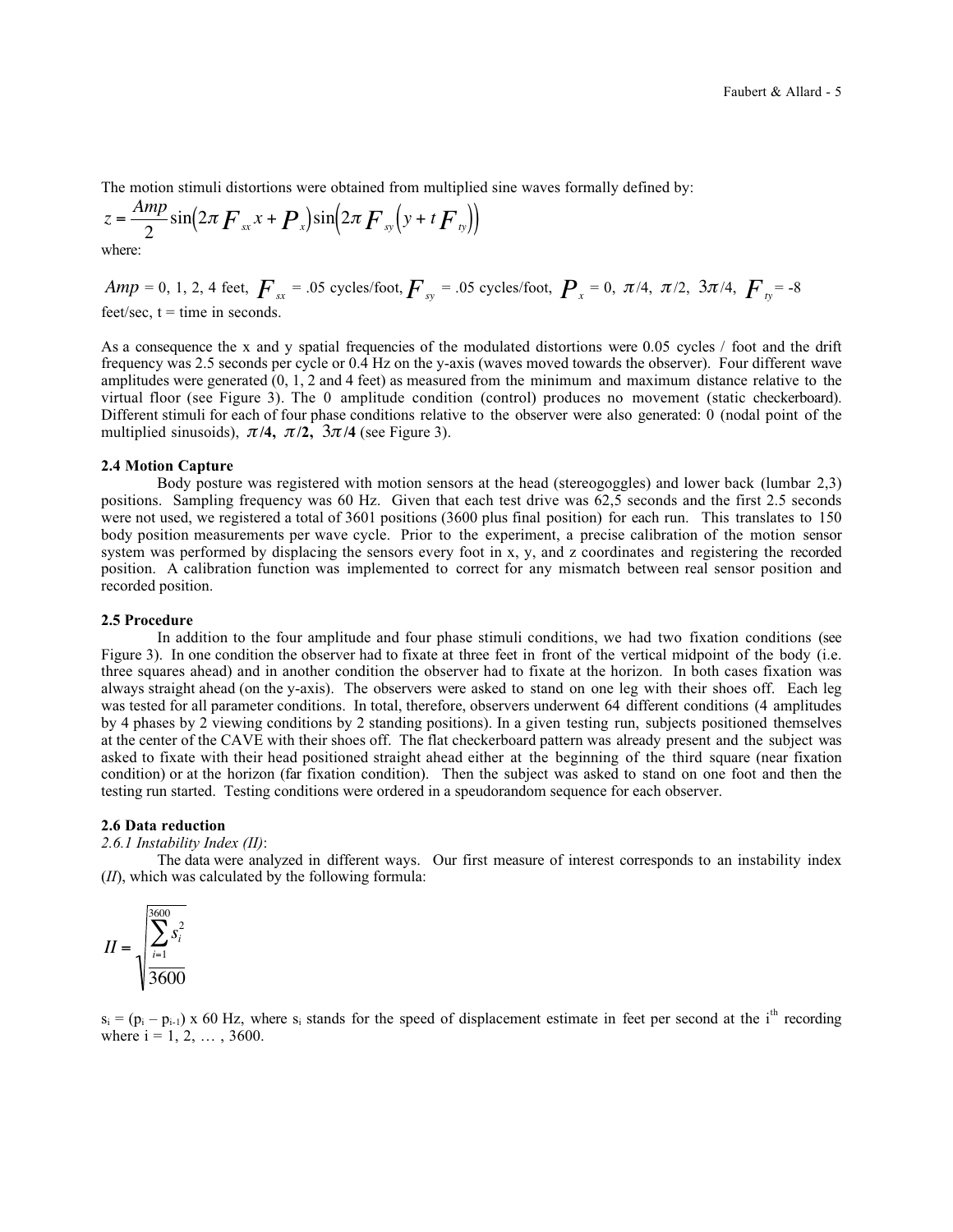## *2.6.2 Cycle-dependent Instability Index (CII)*:

The second analysis corresponds to the cycle-dependent instability index (*CII*) or the average speed (24 sampled cycles) for a given sampling position (150 positions) in wave cycle  $(c_i)$  and can be calculated as:

$$
c_i = \sum_{j=0}^{23} s_{24 \, j+i}
$$
 where  $i = 1, 2, ..., 150$ 

This second analysis demonstrates how the subjects' body movements corresponded to the phase of the sinusoidal waveforms.

# **3. RESULTS & DISCUSSION**

### **3.1 Postural instability as a function of wave amplitude**

Figure 4 shows the group mean *II* as a function of wave amplitude for the two different detector positions pooled for viewing conditions. What is obvious from the results is that both sensor position measures increase as a function of wave amplitude with the head movement data showing a steeper slope. This result was expected, as the body should work as an inverse pendulum in regards to maintaining posture. Because of space limitation we have pooled the data to look at issues such as axes of movement and fixation conditions.

Figure 5 shows the main effect of fixation. When observers were looking at three feet from their stance, body posture was more stable for the control condition than when they were fixating at distance. The trend reversed with increasing wave amplitude showing dramatic postural instability at the largest amplitude for the near viewing condition. This is interesting for several reasons. When maintaining postural balance in ecological environments we observe the world from different viewpoints. If we are walking about and looking at a distance, the postural instability would be less affected by distortions from progressive ophthalmic lenses, which is most obvious in the lower visual field. Our near viewing task, however, resembles many viewing conditions encountered in daily living tasks. For instance, when an observer addresses a staircase or escalator, moves on or off sidewalks or in and out of vehicles, he/she will inevitably look down just ahead of the stance position. Another example is when we play golf. The ball is positioned at a similar distance to our near viewing condition in the experiment. When pulling the golf club back, and then swinging thru, fixation must be maintained on the ball for a successful hit. The distortion induced in this case is analogous to our near viewing condition. It is clear that wearing progressive lenses in this context will generate postural instability as demonstrated from our results. This is probably why golfing is the major complaint of golfers in regards to wearing progressive lenses.

A breakdown of the different movement axis data  $(x, y, z)$  as a function of wave amplitude is shown in Figure 6. What is clear from the Figure 6 is that data for all axes of movement increase with augmenting wave amplitude. The x-axis representing lateral movement shows by far the most postural instability as a function of wave amplitude. As our primary interest is the consequence of perceptual sway on postural balance, we can conclude that distortion induces significant left-right body movement. Again, this is of critical interest in daily tasks as a progressive lens wearer may have more difficulties in addressing escalators or walking thru narrow openings.

Finally, we show that the phase of the waves in regards to the observer have different effects on postural instability as indicated in Figure 7. Although in our experimental conditions the 0 phase condition is the one that best simulates lens-induced distortions, an observer may be faced with a multitude of perceptual distortions analogous to our other conditions (ex. during skiing). The data show that at our largest amplitude condition, the non-zero phase conditions will generate greater postural instability.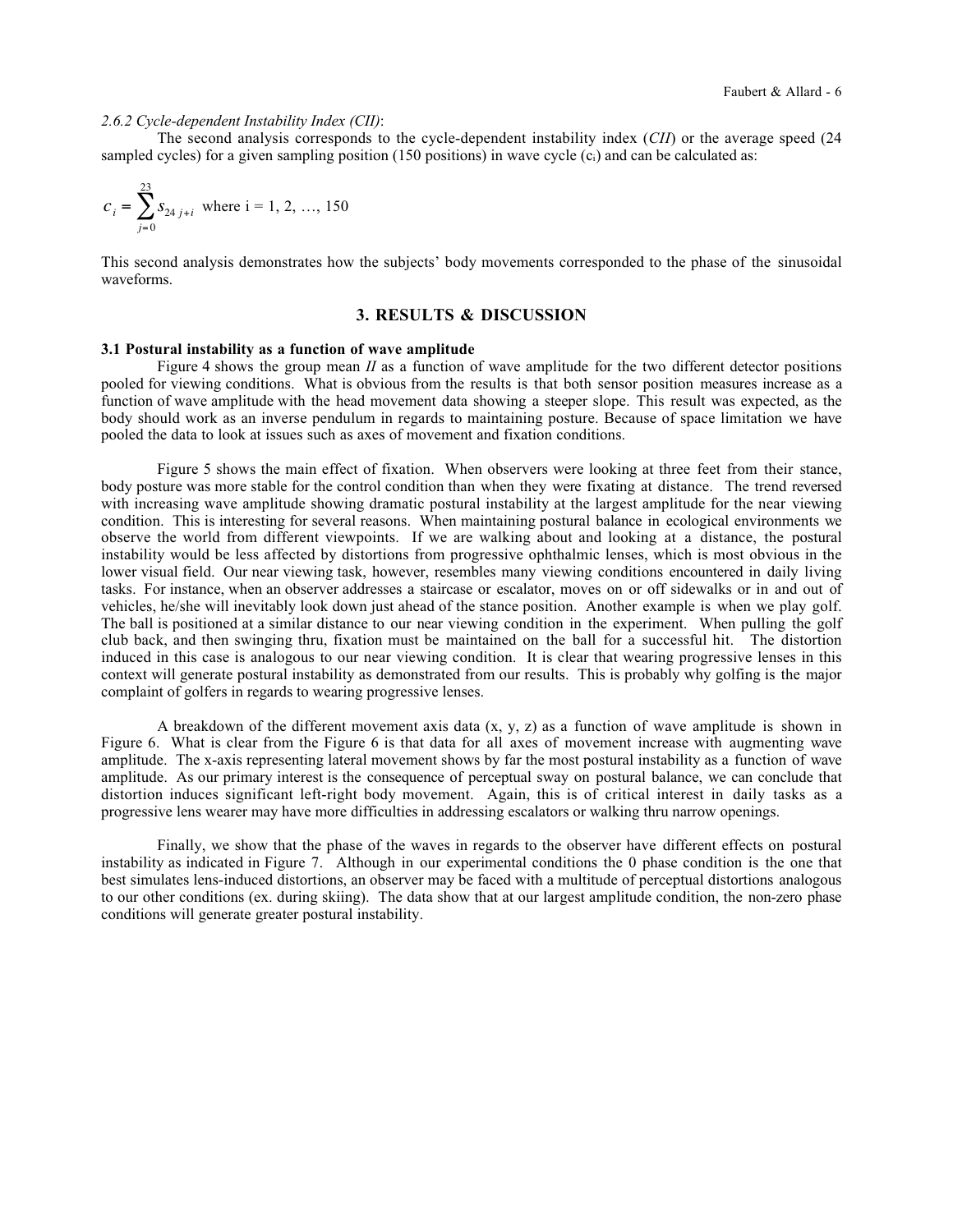

*Figure 4*. Postural movement (*II*) as a function of wave amplitude for data collected at two sensor positions (head and lower back). Error bars represent the average standard error of the mean (n=5).



*Figure 5*. Postural movement (*II*) as a function of wave amplitude for data collected for the near and far fixation conditions. Error bars represent the average standard error of the mean (n=5).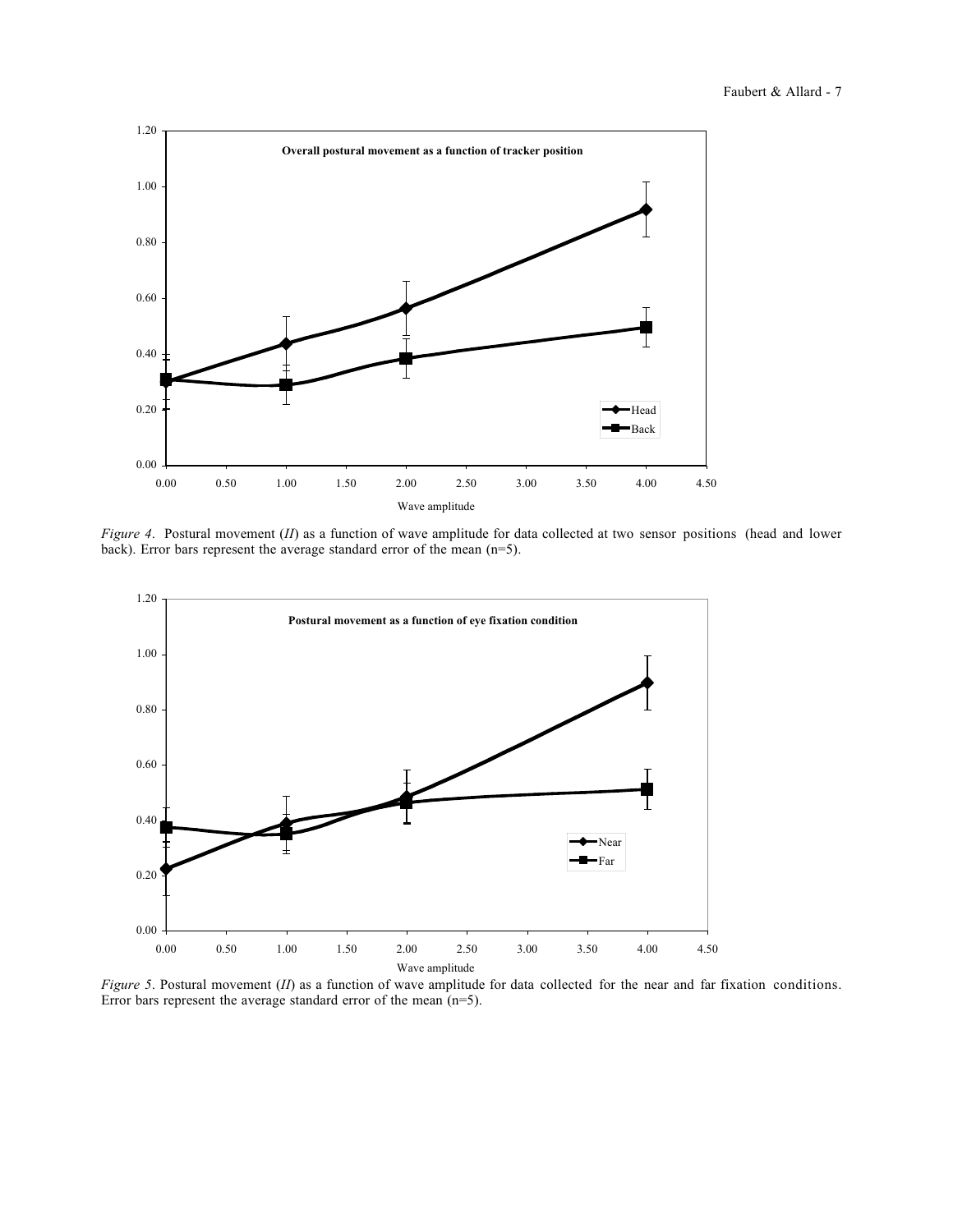

*Figure 6*. Postural movement (*II*) as a function of wave amplitude for the different types of movements on the x (left-right), y (front-back) and z (up-down) axes. Error bars represent the average standard error of the mean (n=5).



*Figure 7*. Postural movement (*II*) as a function of wave amplitude for the different wave phase conditions as illustrated in Figure 3 (0, πι/4, πι /2, 3 πι /4). Error bars represent the average standard error of the mean (n=5).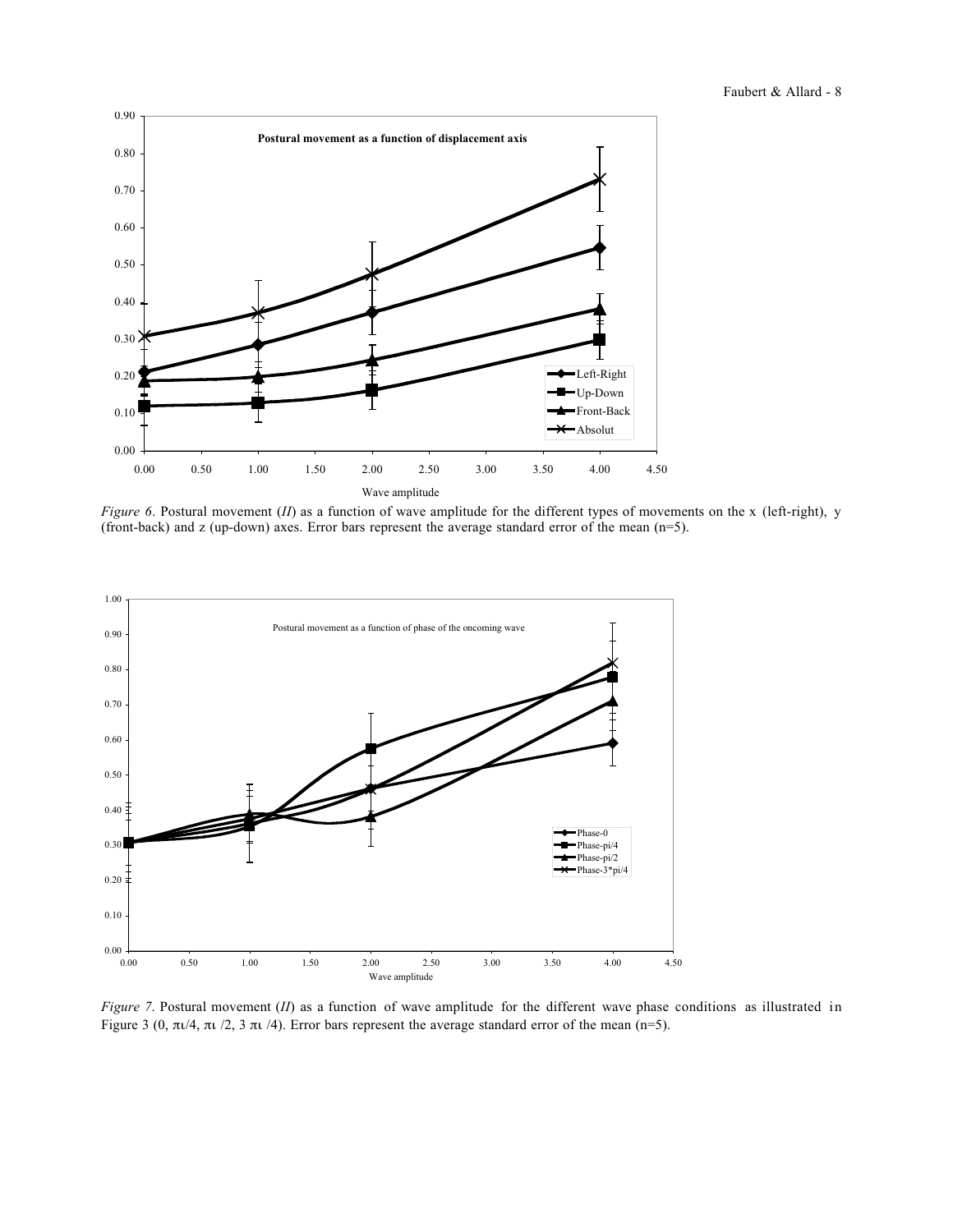#### **3.2 Postural instability as a function of wave position**

As mentioned above, a second approach for data analysis was implemented in an attempt to understand the role of wave cycle on postural control. As the majority of postural imbalance is related to the lateral body motion (x) we present only these data in the figures below. Given that the motion of interest to us corresponds to sway motion, we only report the CII analysis for the 0 phase condition. Figure 8 shows the data for the near fixation condition and Figure 9 for the far viewing condition. The negative values represent a leaning slope of left to right and a positive value corresponds to a leaning slope of right to left.



*Figure 8*. Cycle-dependent postural movement (*CII*) as a function of cycle position for the three non-zero amplitude and near viewing conditions. The zero amplitude condition is not shown as it essentially generates a straight line relative to the 0 value. The solid line represents the visual display as a function of stance position.



Cycle position

*Figure 9*. Cycle-dependent postural movement (*CII*) as a function of cycle position for the three non-zero amplitude and far viewing conditions. The zero amplitude condition is not shown as it essentially generates a straight line relative to the 0 value. The solid line represents the visual display as a function of stance position.